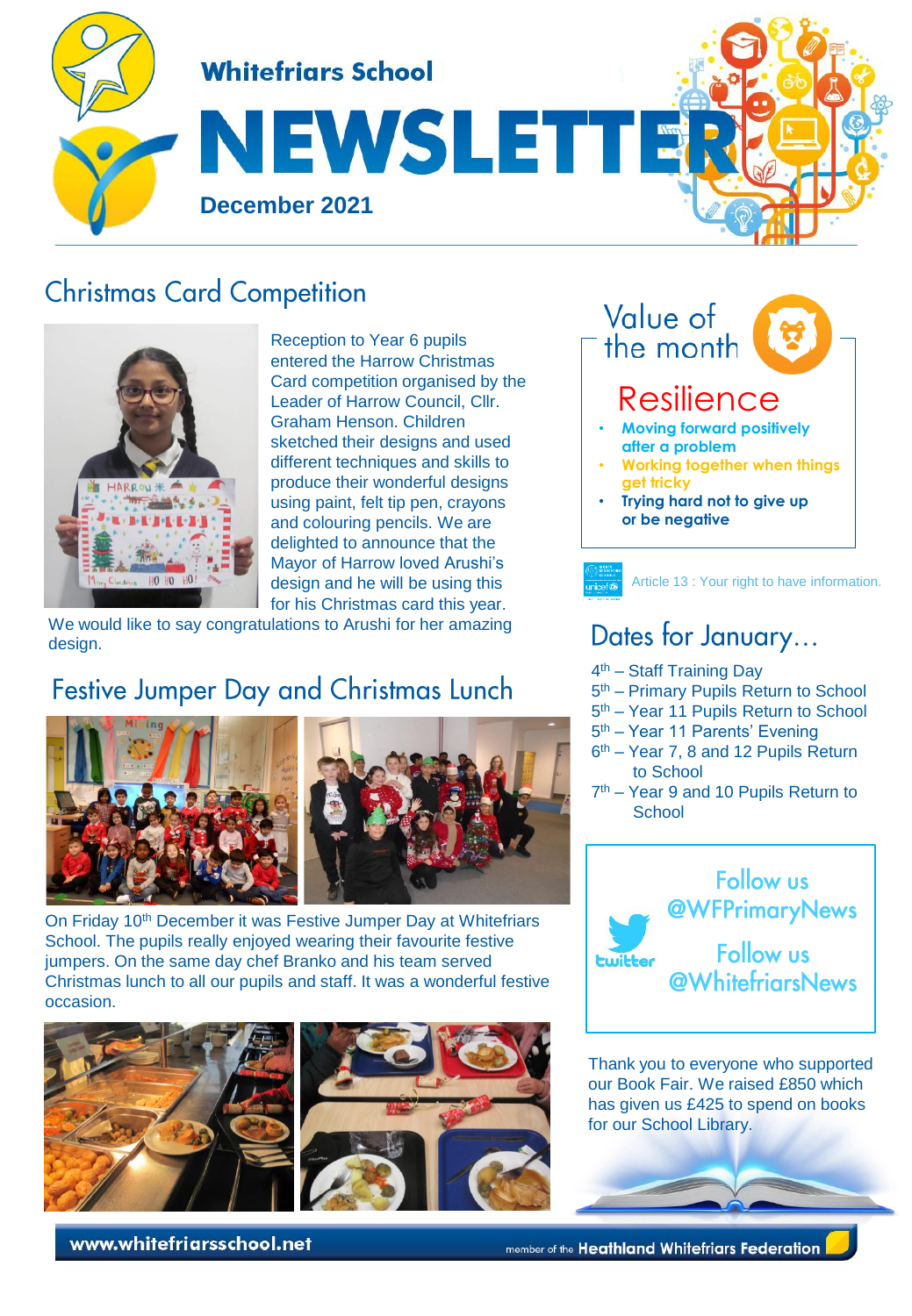

### **EYES Christmas Production**



Nursery and Reception worked very hard on their Christmas Performance 'Shine Star Shine'. They have been busy learning songs, actions and acting out the story and they also became movie stars when we filmed their performance for their parents to see. Well done EYFS!

#### **Year 1 Theatre Workshop**



This half term Year 1 took part in a drama workshop. They acted out the story of 'The Three Little Pigs'. They had to build houses made of straw, sticks and bricks and had to use their imagination to create a house with windows, a door and a roof. When the big bad wolf came and blew their house down, they had to fall to the ground.

### Year 1 Production



Year 1 did a brilliant job performing their play to the rest of the Primary section pupils.They acted and sang with great enthusiasm and the audience thoroughly enjoyed their production. The teachers were very proud of them. Well done Year 1!

The pupils in Year 3 and Year 4 Film Club have enjoyed watching and discussing different films. They particularly enjoyed 'Vivo' as it features lots of jokes, a great story line and some very catchy songs. The children have shared their opinions and have compared the films to ones they have seen

### The Wind in the Willows

previously.

Film Club



On Tuesday 7<sup>th</sup> December, Primary section pupils had the pleasure of welcoming the Wizard Theatre for their performance of 'The Wind in the Willows'. They watched the actors bringing the story to life with their brilliant singing, acting and props. The pupils really enjoyed their funny acting skills and costumes which had them laughing through the whole performance.



Article 28: Your right to learn and go to school.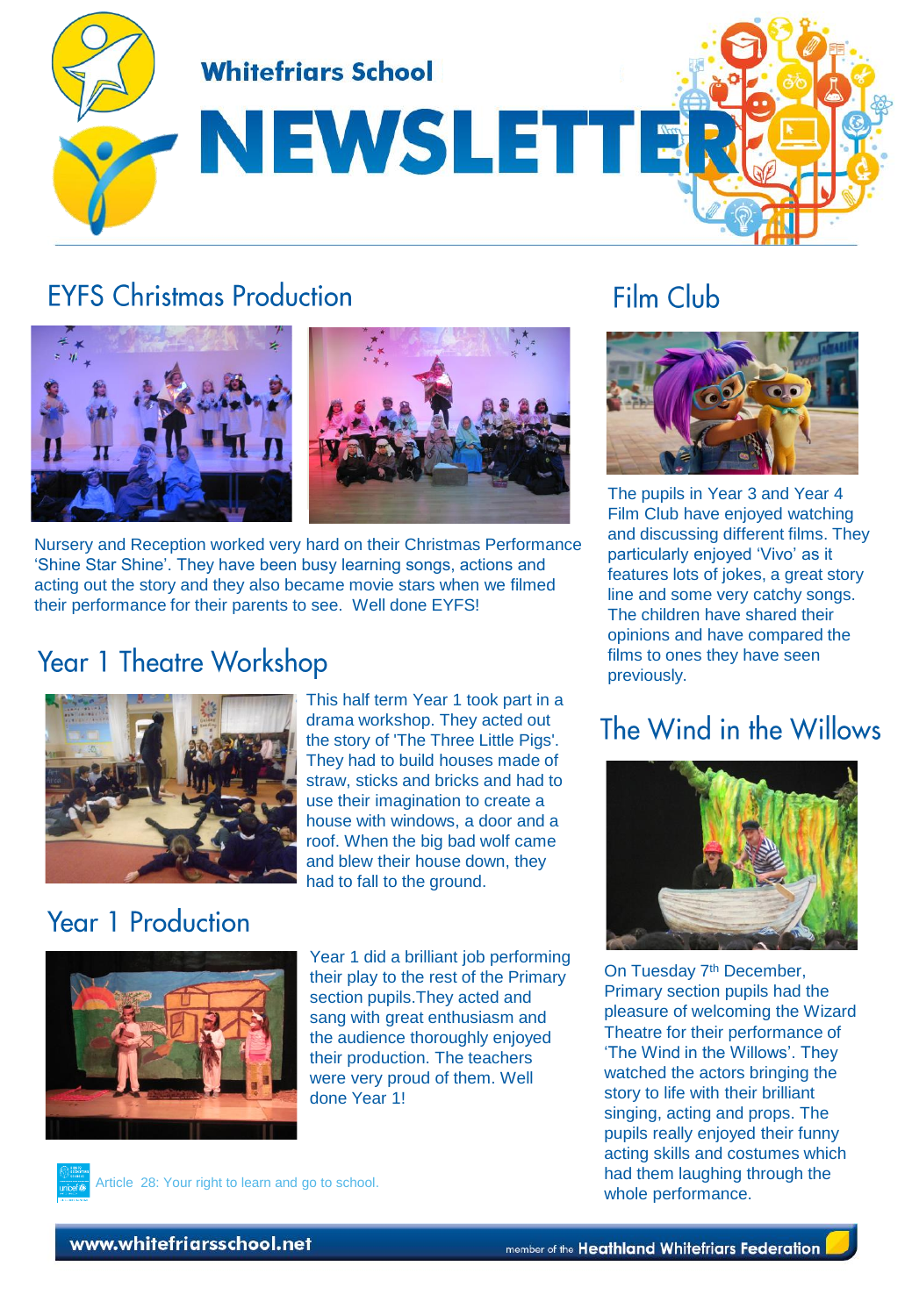

### **Verulamium Trip**



Year 3 went on an amazing trip to Verulamium in St Albans. They saw lots of Roman remains, that gave them a great insight about what life was like in Roman Britain. They saw beautiful mosaics, a hypocaust, a theatre and the remains of a wall. They walked around the museum and saw lots of

Roman artefacts, it was great to see examples of all the things we had been learning about in class. After that, they handled different Roman artefacts and learnt how the Romans would have used each of these items.

### **Winter Arts Day**

Pupils from Nursery to Year 6 were drawing, sketching and painting using water colours and pastels. They looked at various artists and themes and had a lovely day creating lots of brilliant art work.







list<br>1945 michael Source

Article 15: Your right to meet with friends and join groups and clubs.



# Talk it, Solve it



Talk it - Solve it Club created opportunities for pupils to explore mathematical ideas. Pupils played fun mathematical games which encouraged them to compare different strategies through discussion. Through solving mathematical puzzles they gained computational fluency and enjoyed finding relationships among numbers. They extended their mathematical knowledge by exploring different ways of thinking to solve problems.

www.whitefriarsschool.net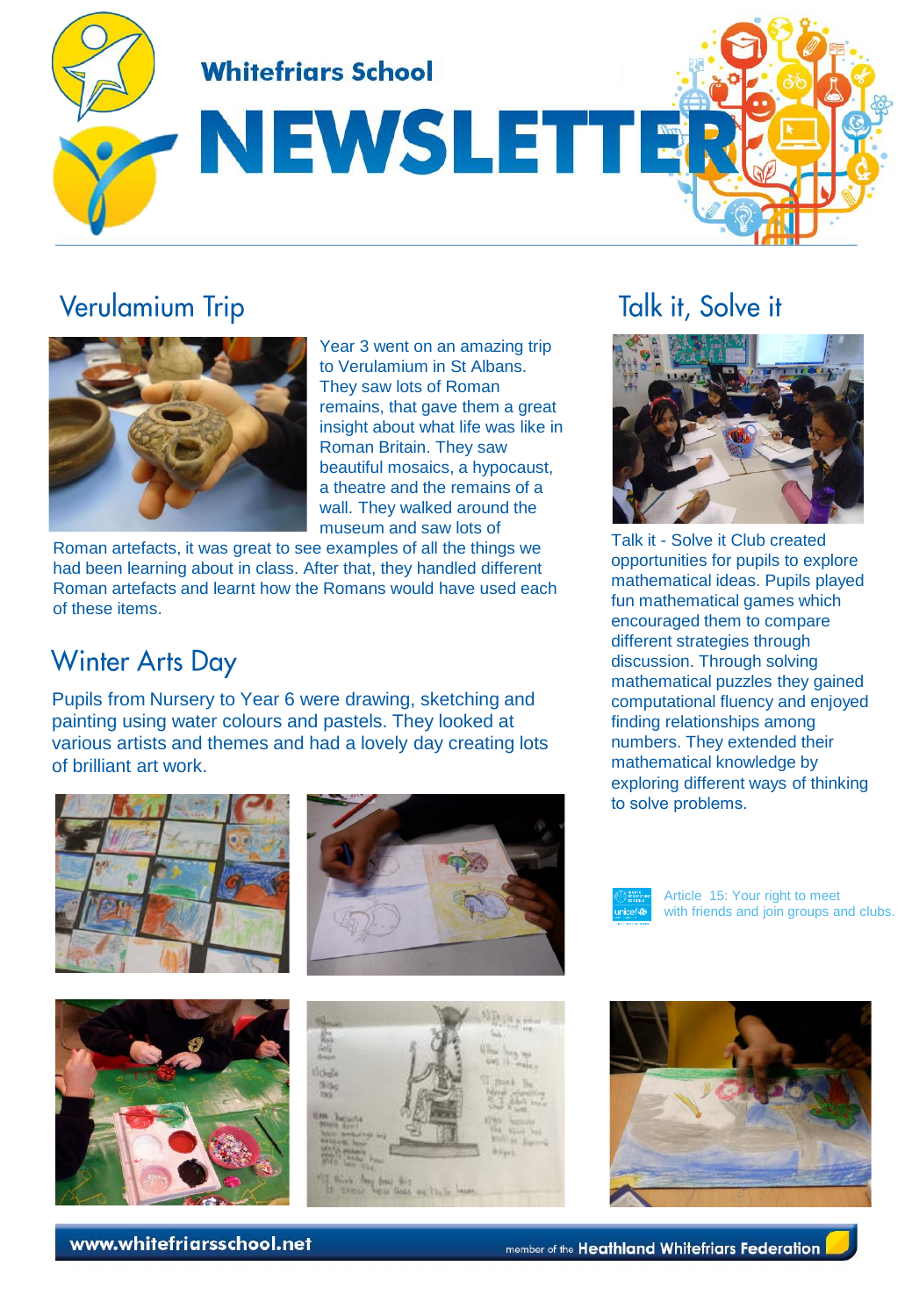

## Year 9 Energy Workshop



Year 9 took part in a Energy Quest workshop which was run by Engineering UK. In this workshop they found out about sustainable energy sources and looked at associated engineering careers. They also had a chance to find out how to create a battery using an orange. They then took on their own roles as engineers to solve a variety of problems. Fantastic effort from all of Year 9.

### **Art Workshop**

Our Sixth Form Art pupils had an excellent two day workshop with visiting ceramicist, Jo Veevers. Jo explored a number of different media with the pupils and their final outcomes were a collection of ceramic tiles based on portraitures.













# **Brunel University Trip**



Year 12 pupils visited Brunel University campus to gain valuable experience of what university education looks and feels like. During the day they attended sessions on choosing courses, learnt how to achieve entry requirements and gained helpful tips on financing their journey through their university years. Student Ambassadors answered lots of questions to help them understand the importance of their studies.





Article 13 : Your right to have information.



Article 29 : Your right to become the best that you can be.

www.whitefriarsschool.net